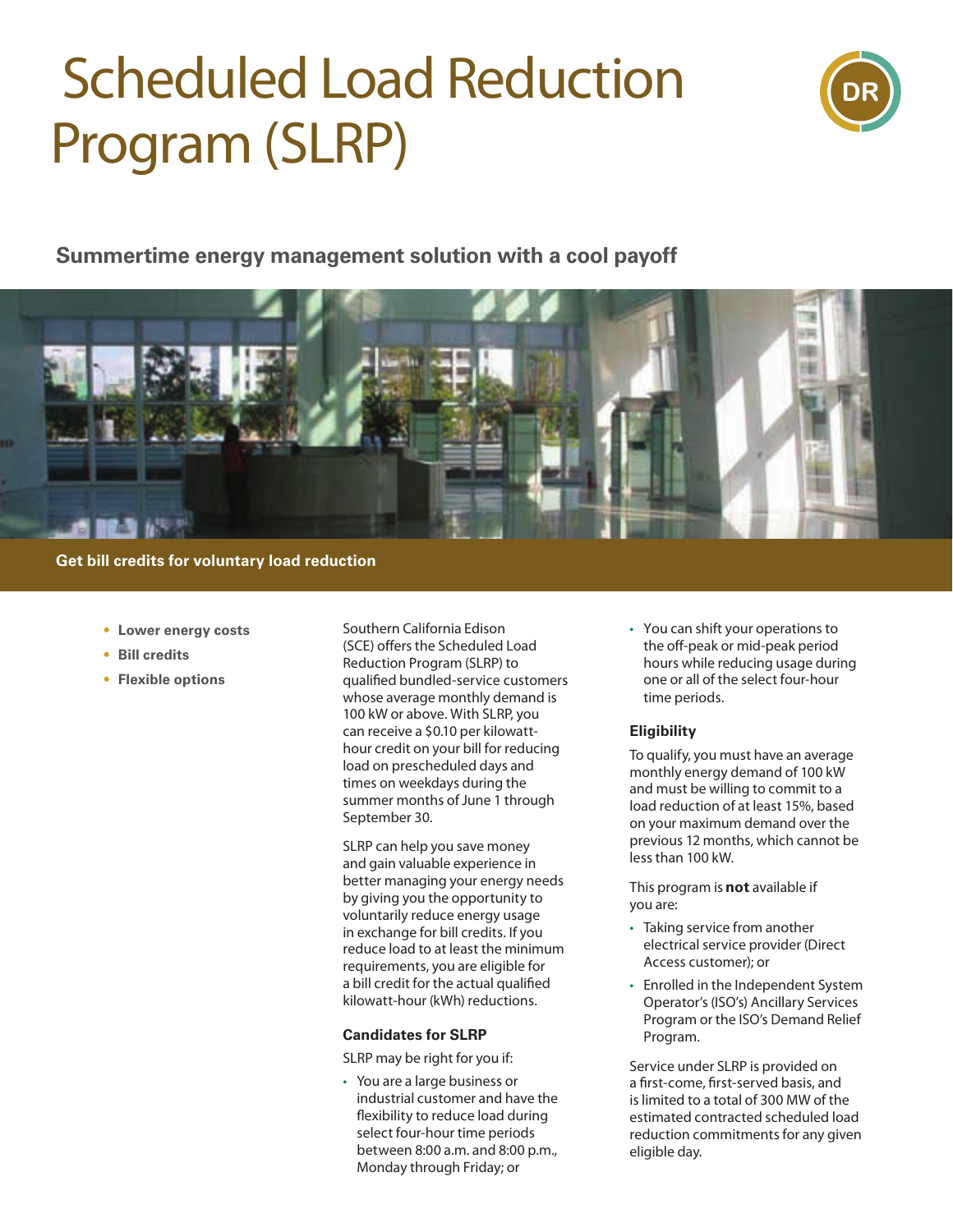## **Scheduled Load Reduction Program (SLRP)**

**Summertime energy management solution with a cool payoff**

#### **Participation in Other Demand Response Programs**

With limitations, customers participating in SLRP may also participate in other demand response programs for additional incentives. For more information, please contact your SCE Account Representative, or visit **www.sce.com/drp.**

#### **Load Reduction Time Options**

You may choose to submit loadreduction commitments for one or more of the three options available on certain weekdays during the summer season (the summer season begins at 12:00 a.m. on June 1 and continues until 12:00 a.m. on October 1 each year; all other periods comprise the winter season). You may bid different amounts for each hour during each option.

| <b>Options</b>  | <b>Time Periods</b>             |
|-----------------|---------------------------------|
| <b>Option A</b> | $8:00$ a.m. $-$<br>$12:00$ Noon |
| <b>Option B</b> | $12:00$ Noon $-$<br>$4:00$ p.m. |
| Option C        | 4:00 p.m. $-$<br>8:00 p.m.      |

You must reduce the specified amount of load for each hour during each Option as specified in your SLRP Agreement, which includes selecting up to three Options per week. However, you may select a particular Option no more than twice a week. For example, if you choose Option "A" for Monday and Friday, you can choose Option "B" or "C" for any other day of the week.

#### **Financial Incentive for Participation**

Participants will receive a bill credit of \$0.10 per kWh for qualified load reductions. Incentives will appear as a credit on your bill, generally within 30 to 90 days after you voluntarily reduce load.

#### **Calculating the Total kWh Reduction**

SCE will use the 10-day average baseline methodology to determine the Customer Specific Energy Baseline (CSEB) for Schedule SLRP, which is used to calculate your actual energy reduction. The 10-day average excludes weekends, holidays, and any weekday you were subject to a rotating outage or participated in a load reduction program.

Your CSEB is calculated on an hourly basis, for each hour that corresponds with your elected Pre-Scheduled Load Reduction Time Period. CSEB is calculated using the past 10 similar weekdays, excluding days you were paid to reduce load under another eligible Demand Response Program, a SLRP event, or any days you were subject to rotating outages.

To determine the amount of energy (in kilowatt hours) actually reduced during a SLRP event, your CSEB (or 10-day average baseline for each hour) is subtracted from the actual consumed kilowatt hours of the corresponding event hour. The total amount of reduced energy is used to determine whether you qualify for a credit, and if you qualify, it is used to calculate your total SLRP credit.

Effective January 1, 2010, baselines for all customers changed to the "10-Day Average Baseline", in which each hour during a 10-day period is averaged, by service account, to establish an hourly baseline per service account for those 10 days. The prior ten days will exclude event days and holidays.

You may also select the 10-Day Average Baseline with a "Day-of Adjustment." The day-of adjustment is a ratio of (a) the average load of first 3 hours of the 4 hours prior to the event, to (b) the average load of the same hours from the last 10 weekdays. The adjustment will be symmetrical (upward or downward, as indicated by the average), and is capped at 20%. This option will also exclude event days and holidays.